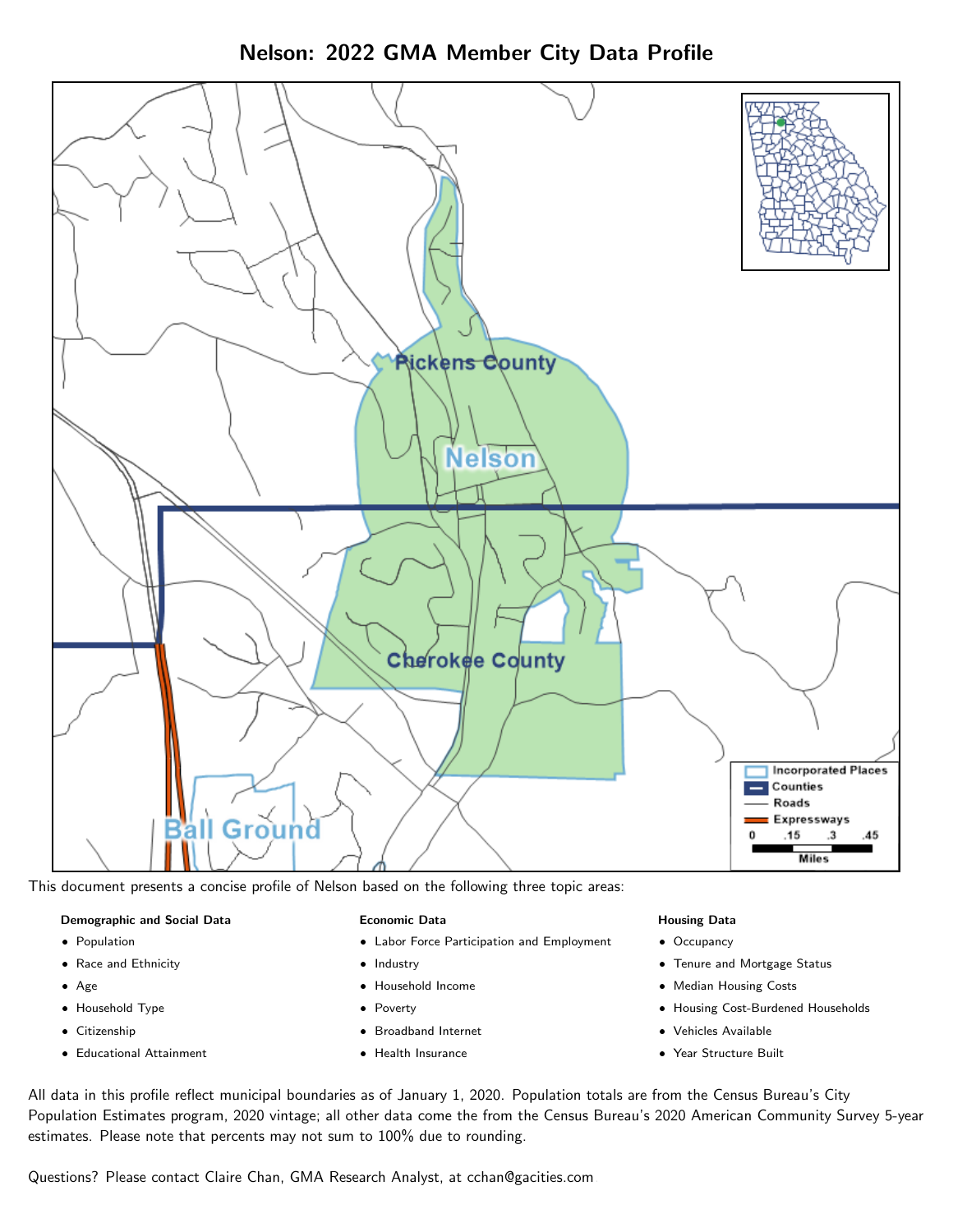# Nelson: Demographic and Social





# Native Born 99% Naturalized 1%

Race and Ethnicity



Source: U.S. Census Bureau, City Population Estimates, 2020 vintage Source: American Community Survey, 2020 5-year estimates, table B03002

#### Household Type



Source: American Community Survey, 2020 5-year estimates, table B01001 Source: American Community Survey, 2020 5-year estimates, table B11001

#### Educational Attainment



Source: American Community Survey, 2020 5-year estimates, table B05002 Source: American Community Survey, 2020 5-year estimates, table B15002



#### **Citizenship**

Age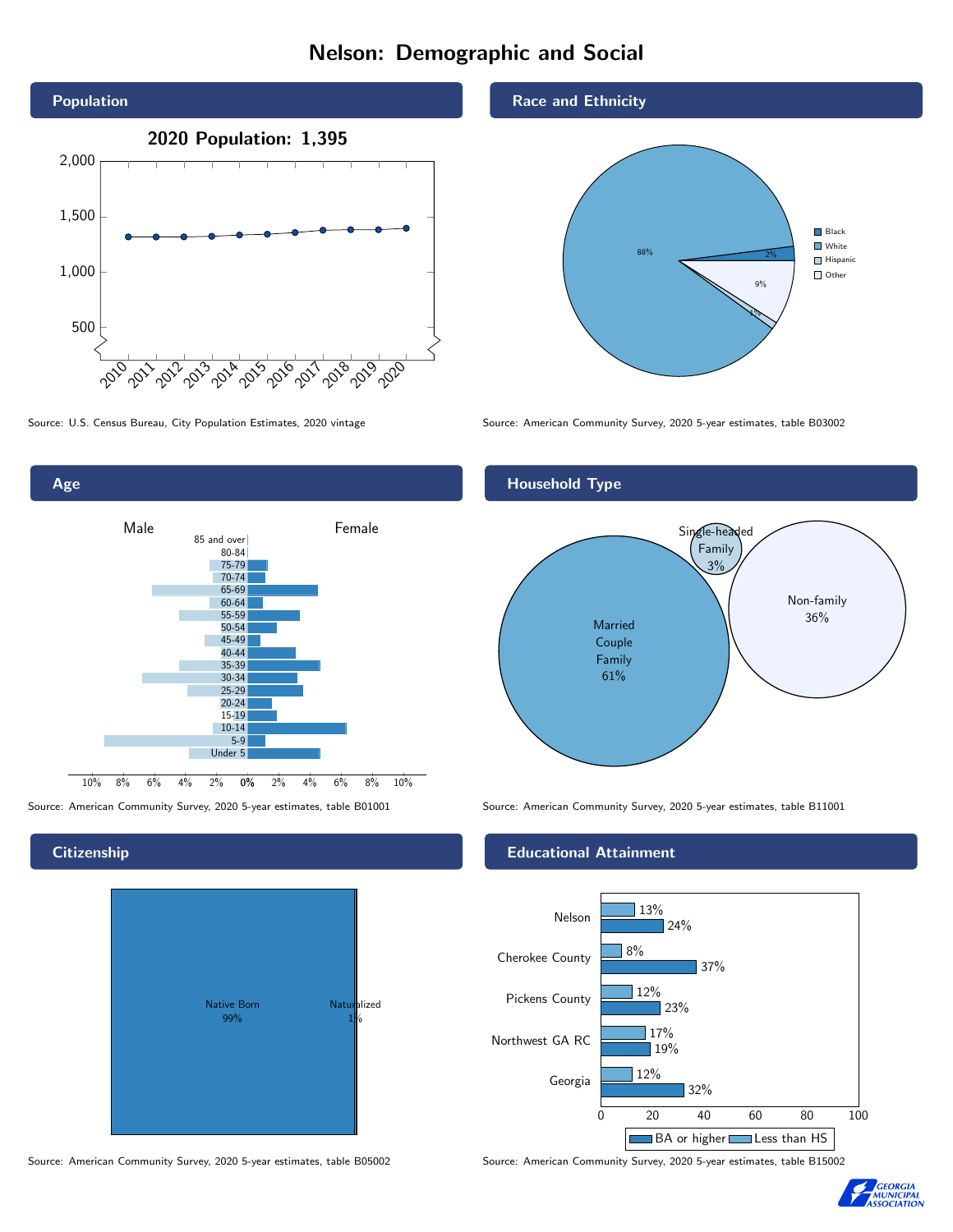## Nelson: Economic



# 30% 3% ■ Not in Labor force Unemployed

Source: American Community Survey, 2020 5-year estimates, table B23001 Note: Unemployment rate is based upon the civilian labor force.

#### Household Income



Source: American Community Survey, 2020 5-year estimates, tables B19013 and B19025 Source: American Community Survey, 2020 5-year estimates, table B17010



Source: American Community Survey, 2020 5-year estimates, table B28002 Source: American Community Survey, 2020 5-year estimates, table B18135

#### Industry

| Agriculture, forestry, fishing and hunting, and mining      | $0\%$ |
|-------------------------------------------------------------|-------|
| Construction                                                | 15%   |
| Manufacturing                                               | 8%    |
| <b>Wholesale Trade</b>                                      | 3%    |
| Retail Trade                                                | 9%    |
| Transportation and warehousing, and utilities               | 6%    |
| Information                                                 | $0\%$ |
| Finance and insurance, real estate, rental, leasing         | 7%    |
| Professional, scientific, mgt, administrative, waste mgt    | 12%   |
| Educational services, and health care and social assistance | 18%   |
| Arts, entertainment, recreation, accommodation, food        | $7\%$ |
| service                                                     |       |
| Other services, except public administration                | 6%    |
| Public administration                                       | 9%    |

Source: American Community Survey, 2020 5-year estimates, table C24030

#### Poverty



#### Health Insurance